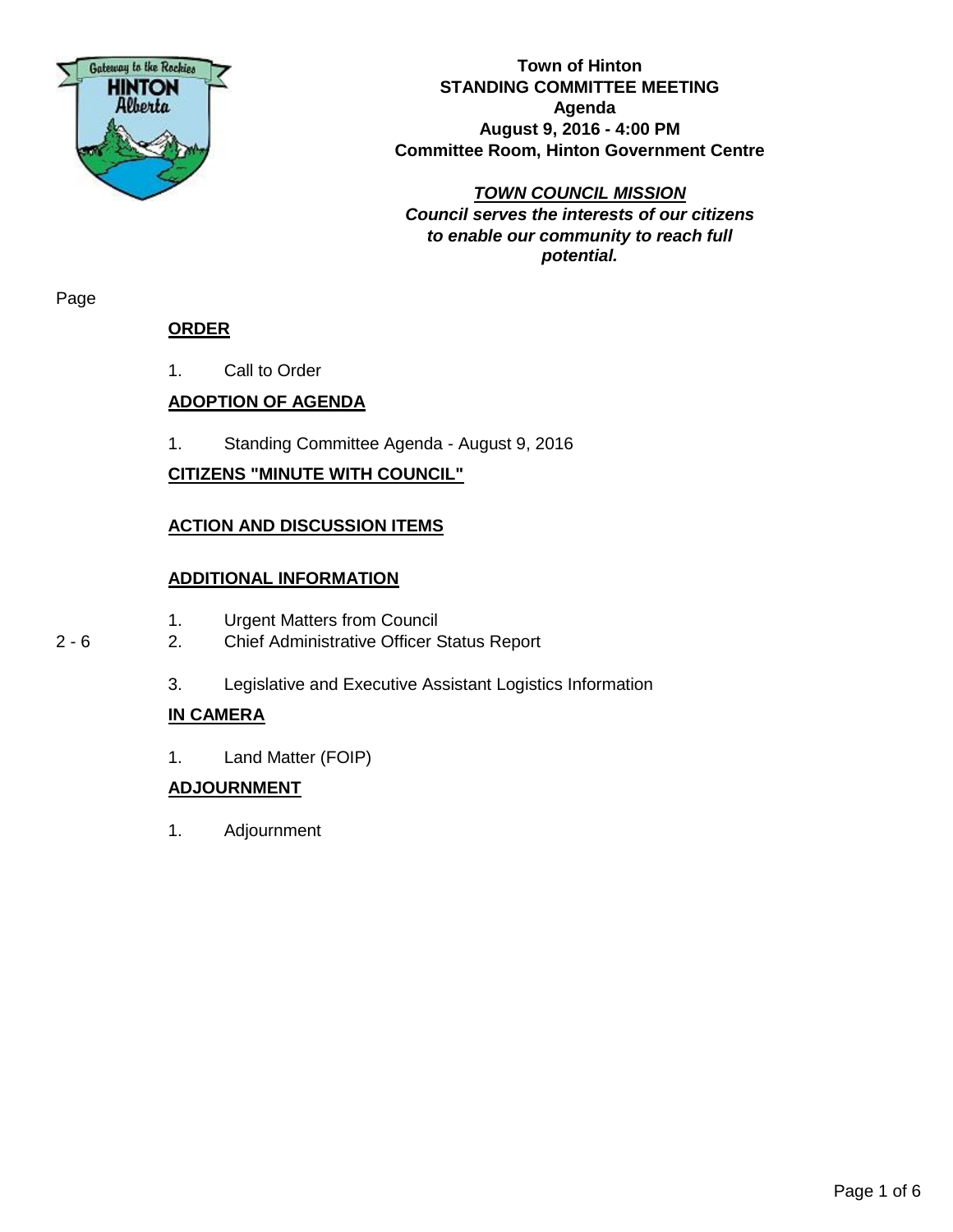# **COUNCIL ACTION PENDING LIST**

| <b>COUNCIL ACTION PENDING LIST</b><br>as of August 3, 2016 |                               |               |                    |                                                                                                                                                      |                    |                                   |                                        |               |                                                                                                                                                                                                                                                                                                                                                                                                                                                                                                              |
|------------------------------------------------------------|-------------------------------|---------------|--------------------|------------------------------------------------------------------------------------------------------------------------------------------------------|--------------------|-----------------------------------|----------------------------------------|---------------|--------------------------------------------------------------------------------------------------------------------------------------------------------------------------------------------------------------------------------------------------------------------------------------------------------------------------------------------------------------------------------------------------------------------------------------------------------------------------------------------------------------|
| Adminis                                                    | <b>Meeting</b><br><b>Date</b> | <b>Source</b> | <b>Item Number</b> | <b>Action Required</b>                                                                                                                               | Staff Responsible  | <b>Multi Staff</b><br>Responsible | <b>Due Date</b>                        | <b>Status</b> | <b>Additional Comments</b>                                                                                                                                                                                                                                                                                                                                                                                                                                                                                   |
| trative<br>Officer Status<br>Report                        | 06 Mar 2012                   | Standing      | MD - 0436          | From Council Planning Session- Prepare approach/options<br>of a social media strategy and how it could be expanded to<br>"go where citizens are at". | Emily Olsen        |                                   | 30 Sep 2016 In Progress                |               | A social media strategy will be created<br>as part of the communications strategy.<br>Key pieces to the strategy include an<br>editorial plan, scheduling<br>considerations, and an approved public<br>communications policy for<br>administration. Facebook or other<br>identified social media applications<br>would potentially launch in conjunction<br>with the refreshed Town of Hinton<br>website. Mar. 27/15 Date moved to<br>September, 2016 due to Admin capacity<br>and intricacies of this work. |
|                                                            | 12 Feb 2013                   | Standing      | MD - 0739          | Review pros/cons of metering water and how to move to<br>phased implementation plan; bring back to council.                                          | Dale Woloszyn      |                                   | 09 Aug 2016 Pending                    |               | Project Plan to be approved by Council<br>by Dec. 31/15. Will engage CEAC for<br>public feedback. Will bring to August 9,<br>2016 Standing Committee.                                                                                                                                                                                                                                                                                                                                                        |
|                                                            | 23 Sep 2014                   | Standing      | MD - 1186          | After LUB review/updated completed, return "Vacant Land<br>and Under-Developed Land" report back to council                                          | <b>Wendy Jones</b> | Mindi Petkau                      | $ 01 \rangle$ Dec 2016 $ $ In Progress |               | LUB is currently under a review by<br>Administration and ISL. Final Meeting<br>with Council to review final changes<br>before public process. Draft LUB<br>presented to Council in June 2016.<br>target date for adoption is September 6,<br>2016. Date moved to accommodate<br>LUB approval.                                                                                                                                                                                                                |
|                                                            | 02 Dec 2014                   | Regular       | MD - 1221          | Opening Rec Centre on Statutory Days: Continue trial for<br>additional 2-year period; bring attendance results back to<br>Council after that time.   | Laura Howarth      | Hans van<br>Klaveren              | 01 Dec 2016 In Progress                |               | Designated stat holidays are being<br>trialed and results will be reported to<br>Council in December 2016.                                                                                                                                                                                                                                                                                                                                                                                                   |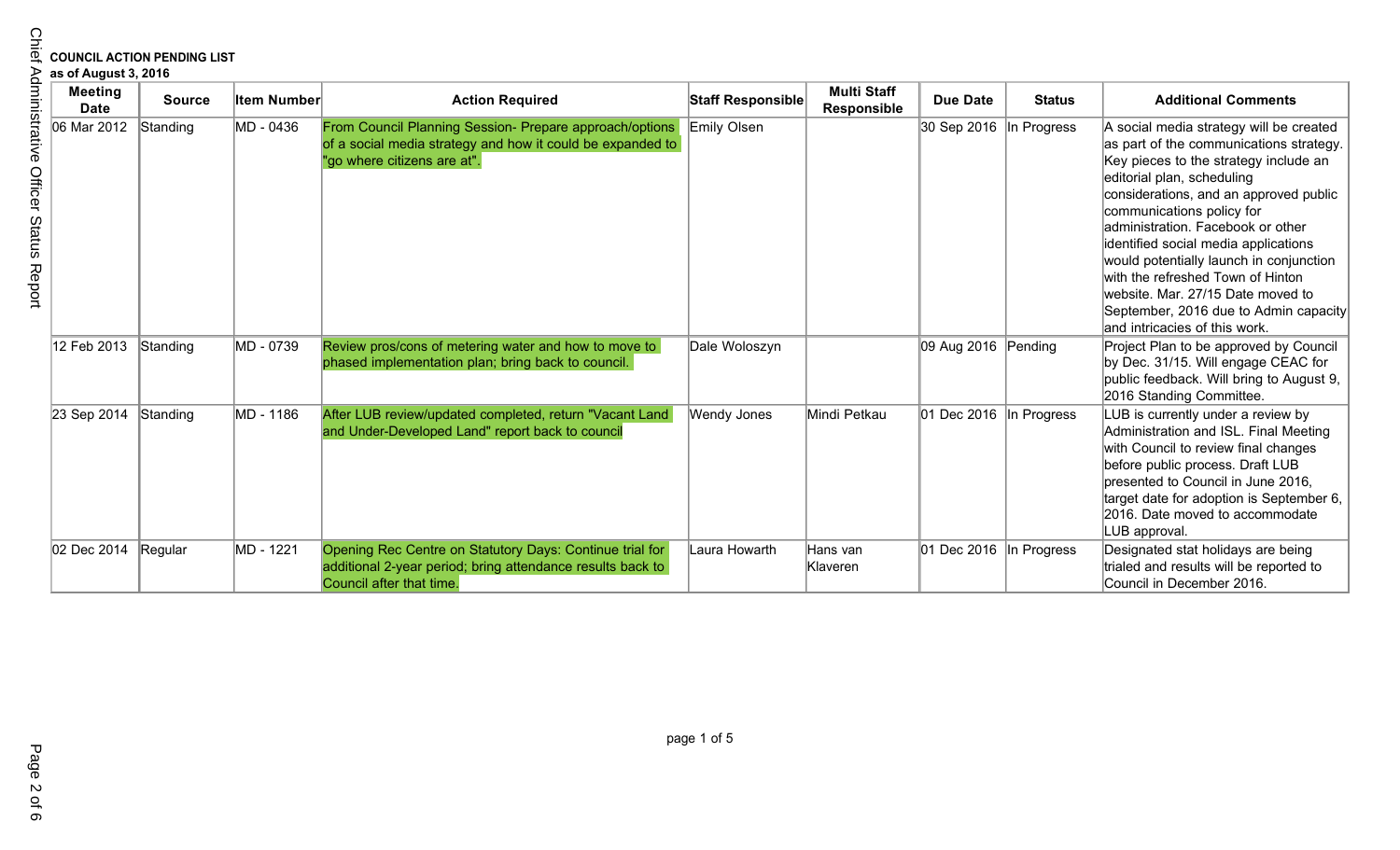| as of August 3, 2016 |  |
|----------------------|--|
|----------------------|--|

| <b>Meeting</b><br><b>Date</b> | <b>Source</b> | <b>Item Number</b> | <b>Action Required</b>                                                                                                                                                                                                                                                                                                                                                                                                                                                                                                                                                                                    | Staff Responsible | <b>Multi Staff</b><br>Responsible | <b>Due Date</b> | <b>Status</b> | <b>Additional Comments</b>                                                                                                                                                                                                                                                                                                                                                                                                                                                                                                                                                                                                                                                                                                                                             |
|-------------------------------|---------------|--------------------|-----------------------------------------------------------------------------------------------------------------------------------------------------------------------------------------------------------------------------------------------------------------------------------------------------------------------------------------------------------------------------------------------------------------------------------------------------------------------------------------------------------------------------------------------------------------------------------------------------------|-------------------|-----------------------------------|-----------------|---------------|------------------------------------------------------------------------------------------------------------------------------------------------------------------------------------------------------------------------------------------------------------------------------------------------------------------------------------------------------------------------------------------------------------------------------------------------------------------------------------------------------------------------------------------------------------------------------------------------------------------------------------------------------------------------------------------------------------------------------------------------------------------------|
| 13 Jan 2015                   | Standing      | MD - 1229          | <b>Housing Funds Allocation/Municipal Affairs (4 houses):</b><br>Prepare a plan to allocate the \$1M sale proceeds.<br>SC Direction April 28, 2015 - Send a request to<br>Municipal Affairs in regards to the \$1M from sale<br>proceeds of the Rural and Native Housing to be<br>applied to 1) Habitat for Humanity; 2) Balance of<br>funding to be applied to Hinton's future contribution to<br>the Evergreen facility upgrade; 3) in the event the<br><b>Evergreen Facility Upgrade is not an option then the</b><br>balance of the funding to be applied to other projects<br>that meet the criteria | Denise Parent     |                                   | 30 Jun 2015     | In Progress   | April 9/15 - Discussion with Don Squires<br>from Capital Initiatives of Municipal<br>Affairs as to project proposals of the<br>sale proceeds within the Town of Hinton.<br>He suggested that Habitat would be a<br>good proposal or any project that<br>supports attainable housing. A letter is<br>to be drafted with proposals for their<br>consideration. April 28/15 - Report went<br>to Standing Committee; May 4/15 -<br>Letter submitted to Housing<br>Development MA requesting transfer of<br>funds, awaiting response. Response<br>delayed due to May 5/15 Provincial<br>election. Nov 2015 followed up with an<br>email as to status. Still waiting for a<br>response. Dec/Jan 2016 Mayor followed<br>up with Mike Leathwood and waiting for<br>a response. |
| 03 Feb 2015                   | Regular       | MD - 1302          | That Administration provide a similar report on development Wendy Jones<br>bermit deposits (update) within twelve months to review the<br>tatus of outstanding deposits.                                                                                                                                                                                                                                                                                                                                                                                                                                  |                   |                                   | 03 Feb 2016     | In Progress   | Development deposits are now up to<br>date. Administration will present a report<br>on system changes April 26, 2016.<br>Deposits all up to date - report to<br>Council May 3, 2016. Report delayed<br>due to work priorities. All development<br>deposits remain up to date.                                                                                                                                                                                                                                                                                                                                                                                                                                                                                          |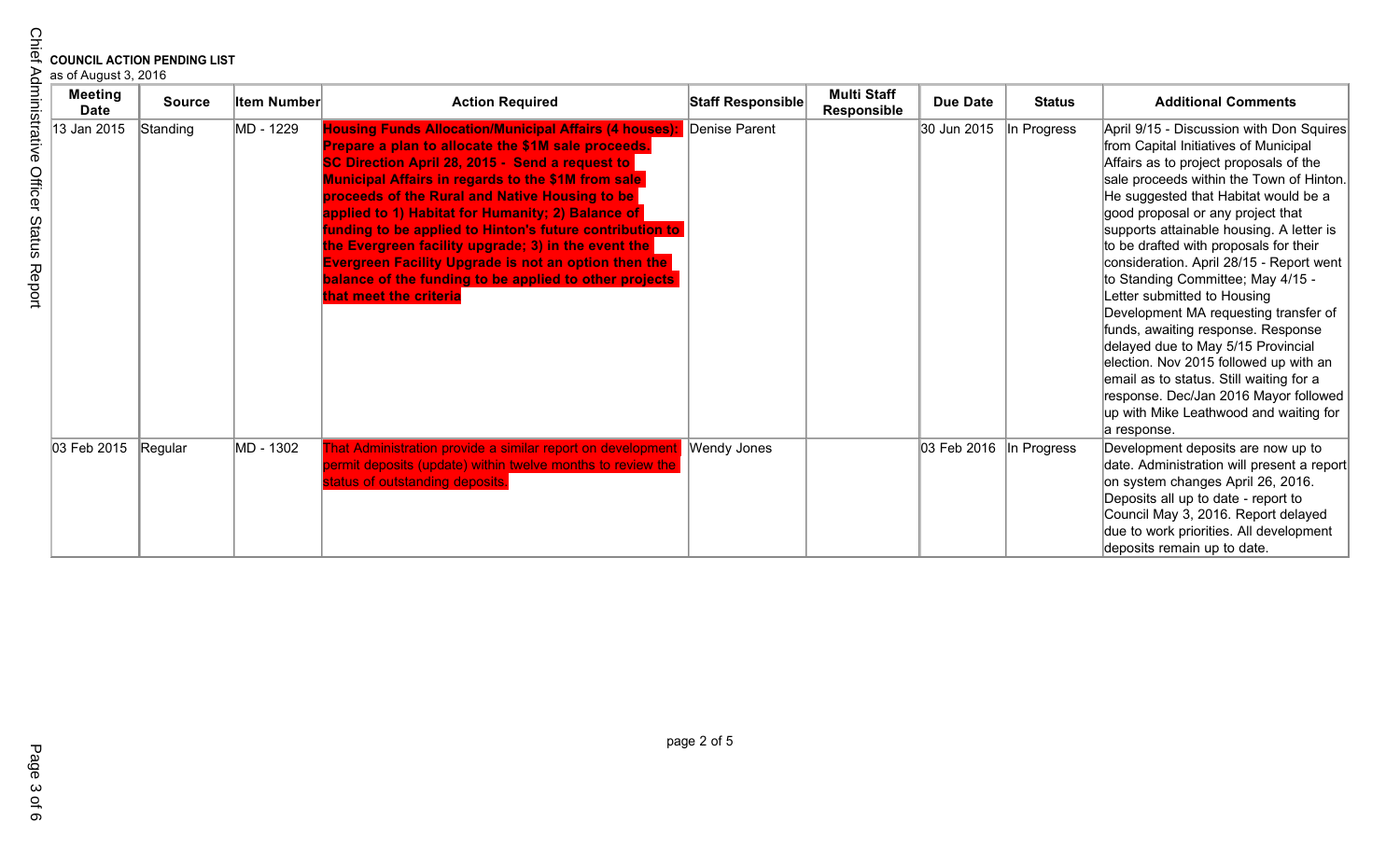| <b>Chief</b>                         |                               | <b>COUNCIL ACTION PENDING LIST</b><br>as of August 3, 2016 |                    |                                                                                                                                                                              |                    |                                   |                                |               |                                                                                                                                                                                                                                                                                                                                                                                                                                                                                                              |  |  |
|--------------------------------------|-------------------------------|------------------------------------------------------------|--------------------|------------------------------------------------------------------------------------------------------------------------------------------------------------------------------|--------------------|-----------------------------------|--------------------------------|---------------|--------------------------------------------------------------------------------------------------------------------------------------------------------------------------------------------------------------------------------------------------------------------------------------------------------------------------------------------------------------------------------------------------------------------------------------------------------------------------------------------------------------|--|--|
|                                      | <b>Meeting</b><br><b>Date</b> | <b>Source</b>                                              | <b>Item Number</b> | <b>Action Required</b>                                                                                                                                                       | Staff Responsible  | <b>Multi Staff</b><br>Responsible | <b>Due Date</b>                | <b>Status</b> | <b>Additional Comments</b>                                                                                                                                                                                                                                                                                                                                                                                                                                                                                   |  |  |
| Administrative Officer Status Report | 16 Jun 2015                   | Regular                                                    | MD - 1290          | Research all options for the mobile home parks conditions<br>and issues, including roads and number of exits. Bring<br>back to Standing Committee.                           | Wendy Jones        | Mike Schwirtz                     | 30 Nov 2016                    | In Progress   | Fire, Bylaw, Planning and Town<br>Manager met to discuss and evaluate<br>new strategies. The Safer Communities<br>and Neighbourhoods Act of Alberta was<br>reviewed with legal advice and the<br>findings were that this Act does will not<br>support us. Legal is aware of similar<br>issue in another community and is<br>going to review and see what approach<br>we may take. Update Aug 6/15 date<br>moved to allow for further research.<br>Moving date to November, 2016 due to<br>required research. |  |  |
|                                      | 23 Jun 2015                   | Standing                                                   | MD - 1296          | Town Campground: Prepare "business case" to install full<br>or partial services at the campground; and/or exit strategy to<br>get out of the campground business by Jan./16. | <b>Wendy Jones</b> | Gordie Lee                        | 30 Sep 2016 Pending            |               | Moved to Q3, 2016 (from April, 2016)<br>due to scope of work and administration<br>capacity.                                                                                                                                                                                                                                                                                                                                                                                                                 |  |  |
|                                      | 01 Sep 2015                   | Regular                                                    | MD - 1315          | Beaver Boardwalk: Prepare a brochure which includes<br>detailed map of boardwalk; to be included in the 2016<br>budget.                                                      | Mike Schwirtz      | Emily Olsen                       | 01 Jun 2016                    | In Progress   | Plan is in place to have brochure<br>produced by end of year. Working with a<br>publisher to have brochure ready for<br>Spring, 2016. Awaiting content and<br>review                                                                                                                                                                                                                                                                                                                                         |  |  |
|                                      | 01 Sep 2015 Regular           |                                                            | MD - 1345          | Proceed with consultant to engage in a 10-year Strategic<br>Plan for the Dr. Duncan Murray Recreation Centre<br>evaluation.                                                  | Wendy Jones        | Laura Howarth                     | 01 Apr 2017                    | In Progress   | Plan is being developed. Brought to<br>Standing Committee meeting on June<br>28th. Preparing concept plan and public<br>feedback process.                                                                                                                                                                                                                                                                                                                                                                    |  |  |
|                                      | 13 Oct 2015                   | Standing                                                   | MD - 1326          | Develop a long term development plan for the Athabasca<br><b>Riverfront Park</b>                                                                                             | Laura Howarth      | Hans van<br>Klaveren              | 31 Oct 2016                    | In Progress   | Information gathered from operating for a<br>second season / park use will be taken<br>into consideration.                                                                                                                                                                                                                                                                                                                                                                                                   |  |  |
|                                      | 27 Oct 2015                   | Standing                                                   | MD - 1334          | Develop a modest grant system to cover part of the cost of<br>going to a standardized box for a key box program.                                                             | Mike Schwirtz      | <b>Todd Martens</b>               | 01 Dec 2016                    | In Progress   | Delayed due to work priorities. Will bring<br>back during budget process.                                                                                                                                                                                                                                                                                                                                                                                                                                    |  |  |
|                                      | 27 Oct 2015                   | Standing                                                   | MD - 1335          | Incorporate terminology around the new and existing<br>buildings on the key box program for a phased in period.                                                              | Mike Schwirtz      | <b>Todd Martens</b>               | 01 Dec 2016                    | In Progress   | Delayed due to work priorities. Will bring<br>back during budget process.                                                                                                                                                                                                                                                                                                                                                                                                                                    |  |  |
|                                      | 27 Oct 2015                   | Standing                                                   | MD - 1336          | Bring the key box bylaw to Regular Council for a decision                                                                                                                    | Mike Schwirtz      | <b>Todd Martens</b>               | $ 01$ Dec 2016 $ $ In Progress |               | Delayed due to work priorities. Will bring<br>back during budget process.                                                                                                                                                                                                                                                                                                                                                                                                                                    |  |  |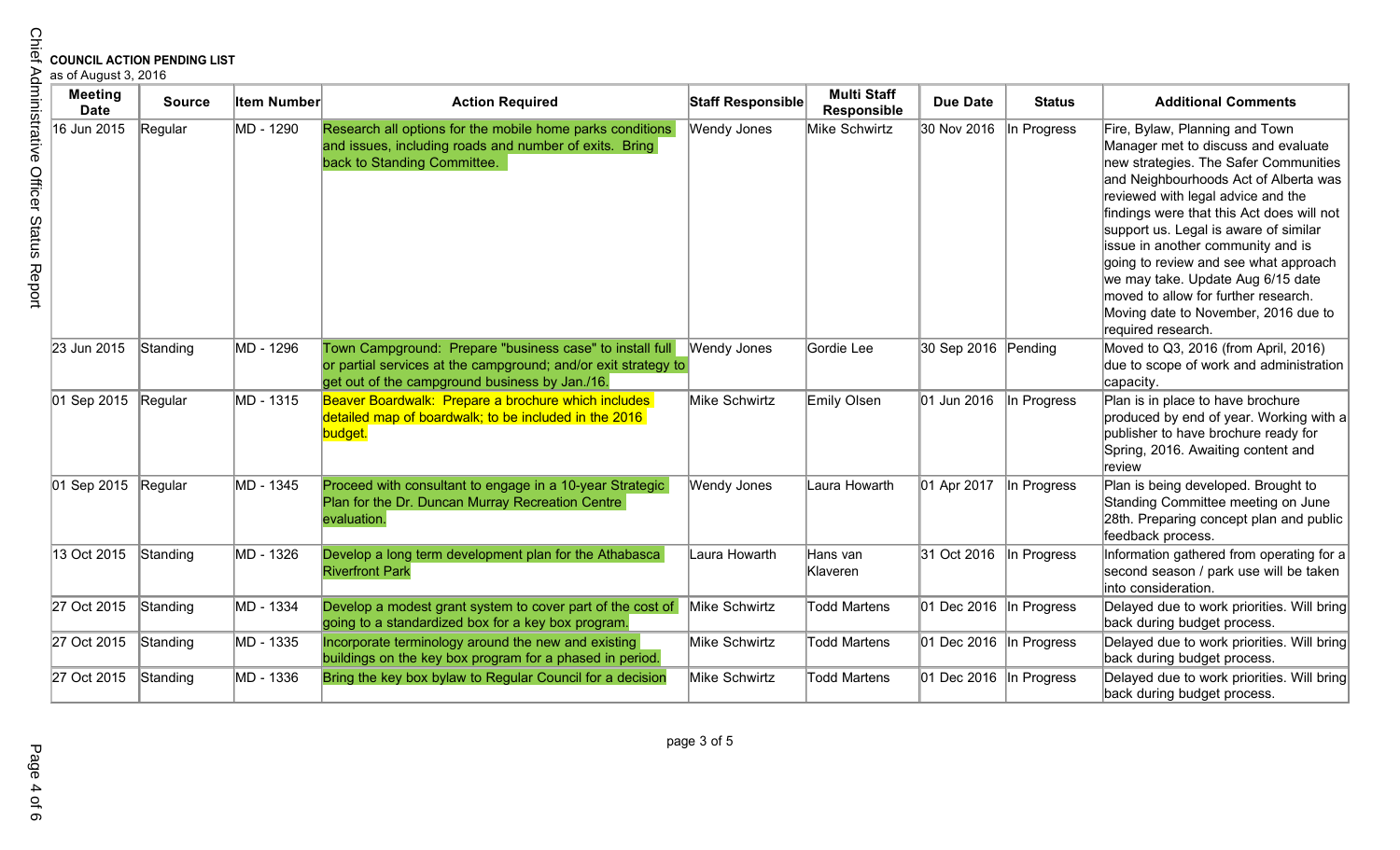| <b>COUNCIL ACTION PENDING LIST</b><br>as of August 3, 2016 |               |                    |                                                                                                                                                                                                                                                                                 |                   |                                   |                         |               |                                                                                                                                                                                                                                                                                                                   |  |
|------------------------------------------------------------|---------------|--------------------|---------------------------------------------------------------------------------------------------------------------------------------------------------------------------------------------------------------------------------------------------------------------------------|-------------------|-----------------------------------|-------------------------|---------------|-------------------------------------------------------------------------------------------------------------------------------------------------------------------------------------------------------------------------------------------------------------------------------------------------------------------|--|
| <b>Meeting</b><br><b>Date</b>                              | <b>Source</b> | <b>Item Number</b> | <b>Action Required</b>                                                                                                                                                                                                                                                          | Staff Responsible | <b>Multi Staff</b><br>Responsible | <b>Due Date</b>         | <b>Status</b> | <b>Additional Comments</b>                                                                                                                                                                                                                                                                                        |  |
| 15 Dec 2015                                                | Regular       | MD - 1356          | Participatory Budget: Bring the topic of the participatory<br>budget forward for discussion at a Standing Committee<br>meeting by March, 2016.                                                                                                                                  | Denise Parent     |                                   | 15 Aug 2016 Pending     |               | Council direction on April 5th was to<br>send PB documentation to CEAC sub<br>committee for their review and input by<br>July 15, 2016. Date moved pending<br>CEAC feedback.                                                                                                                                      |  |
| 02 Feb 2016                                                | Regular       | MD - 1348          | HGFAC: Administration to bring Bylaw #1085 for review at a Mike Schwirtz<br>Standing Committee meeting prior to the 2016<br>Organizational Meeting of Council.                                                                                                                  |                   | Rhonda West                       | 05 Sep 2016 Pending     |               | Report will come to Council at the<br>Standing Committee meeting of<br>September 13, 2016.                                                                                                                                                                                                                        |  |
| 19 Apr 2016                                                | Regular       | MD - 1361          | Prepare a report on the Town of Hinton crosswalk flashing<br>lights One-Time project from the HGFAC recommendations<br>and bring back to Standing Committee                                                                                                                     | Gordie Lee        | <b>NONE</b>                       | 09 Aug 2016 In Progress |               | Researching current pilot projects,<br>Calgary and current user Airdrie. Bring<br>to July 12, 2016 Standing Committee.<br>With the July 12, 2016 Standing<br>Committee meeting being changed to a<br>Regular Meeting this report will now<br>come to the next Standing Committee<br>which will be August 9, 2016. |  |
| 10 May 2016 Standing                                       |               | MD - 1366          | Review the Public Art Policy in 2016 regarding how<br>donations from residents can be incorporated.                                                                                                                                                                             | Laura Howarth     | Denise Parent                     | 30 Dec 2016 Pending     |               | Low priority at this time. Issue<br>prompting this review is being managed<br>separately.                                                                                                                                                                                                                         |  |
| 17 May 2016 Regular                                        |               | MD - 1368          | Explore the possibility of a helipad at the Hinton Hospital.                                                                                                                                                                                                                    | Gordie Lee        |                                   | 31 Dec 2016 Pending     |               |                                                                                                                                                                                                                                                                                                                   |  |
| 28 Jun 2016                                                | Standing      | MD - 1373          | Municipal Planning Commission: Remove MPC component Wendy Jones<br>from draft LUB and bring a report back to Council providing a<br>review of feedback received under the new LUB in June,<br>2017.                                                                             |                   |                                   | 30 Jun 2017             | Pending       |                                                                                                                                                                                                                                                                                                                   |  |
| 28 Jun 2016                                                | Standing      | MD - 1374          | Recreation Centre 10 Year Strategy: Proceed with concept Wendy Jones<br>plan, stakeholder engagement under Concept 1 - New<br>Components (Aquatic Centre, Fieldhouse) added to Dr.<br>Duncan Murray Recreation Centre and conduct an Open<br>House by the end of October, 2016. |                   |                                   | 31 Oct 2016             | Pending       |                                                                                                                                                                                                                                                                                                                   |  |
| 12 Jul 2016                                                | Regular       | MD - 1375          | Commercial Waste Collection: Explore alternate service<br>delivery for Commercial Waste Collection and bring report<br>back to Standing Committee.                                                                                                                              | Gordie Lee        |                                   | 28 Mar 2017             | Pending       |                                                                                                                                                                                                                                                                                                                   |  |